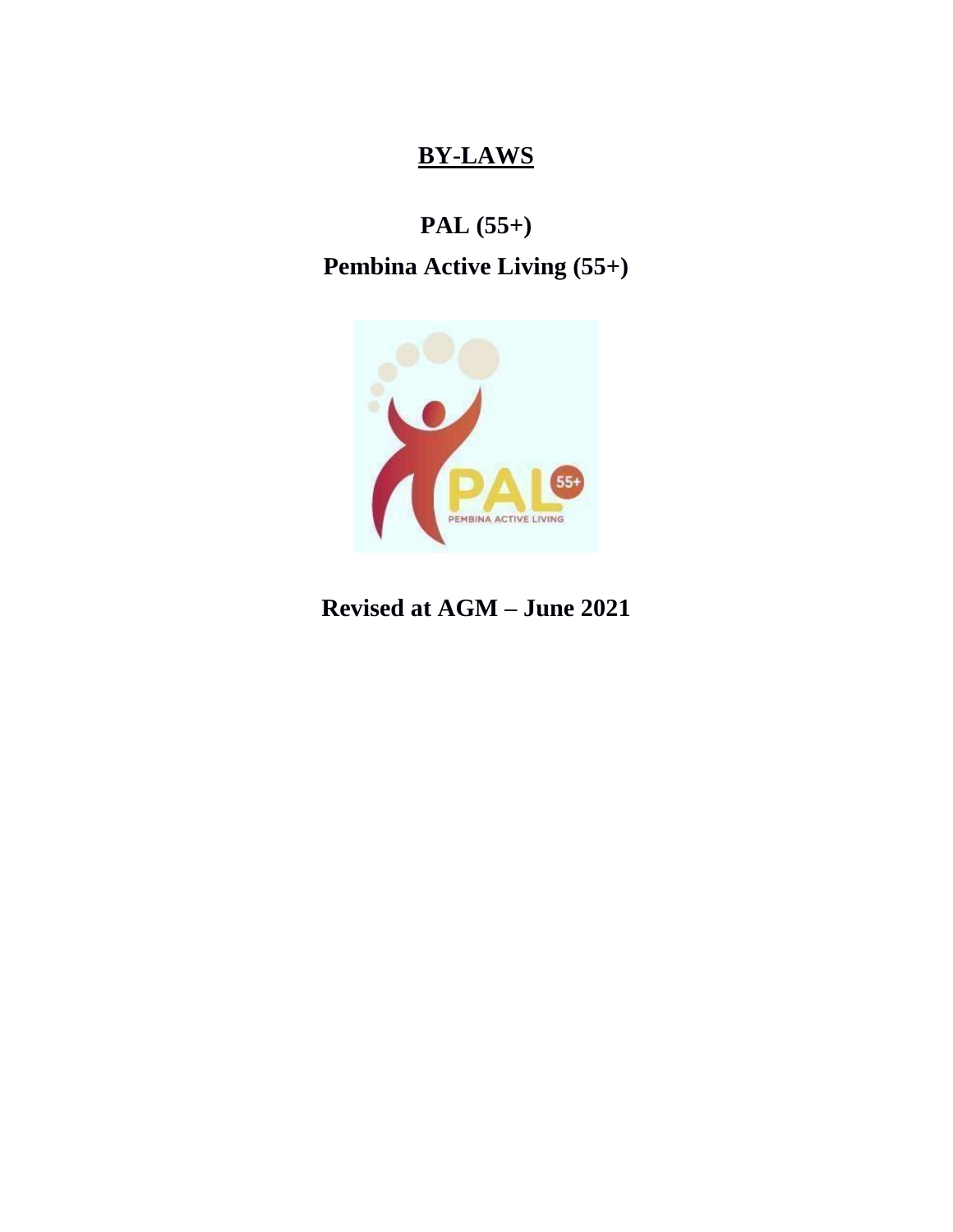# **General By-laws of Pembina Active Living (55+) Inc.**

#### **1.00 LEGAL NAME:**

Pembina Active Living (55+) Inc.; legal abbreviation is: PAL (55+).

### **2.0 VISION/MISSION:**

- (a) To enhance the quality of life of older adults in South Winnipeg.
- (b) To relieve conditions associated with aging and/or disability by providing programs and facilities that prevent isolation and enhance mental and physical health for persons suffering from conditions associated with aging and/or disability.
- (c) To provide aged persons with recreation, education, cultural activities and other programs to relieve loneliness and isolation or to improve their mobility and fitness.
- (d) To undertake activities ancillary and incidental to the attainment of the above charitable purposes.

# **3.00 GOALS:**

- (a) To deliver programs and services that respond to the diverse and changing needs of seniors in the community.
- (b) To develop innovative programming using a participatory model.
- (c) To provide opportunities for companionship and friendship.
- (d) To provide opportunities to use the skills, experiences and resources that seniors possess to help themselves and others.
- (e) To attract seniors by offering an atmosphere of warmth, comfort and encouragement.
- (f) To develop partnerships and collaborate with agencies in developing an integrated system of services.
- (g) To promote positive intergenerational relationships.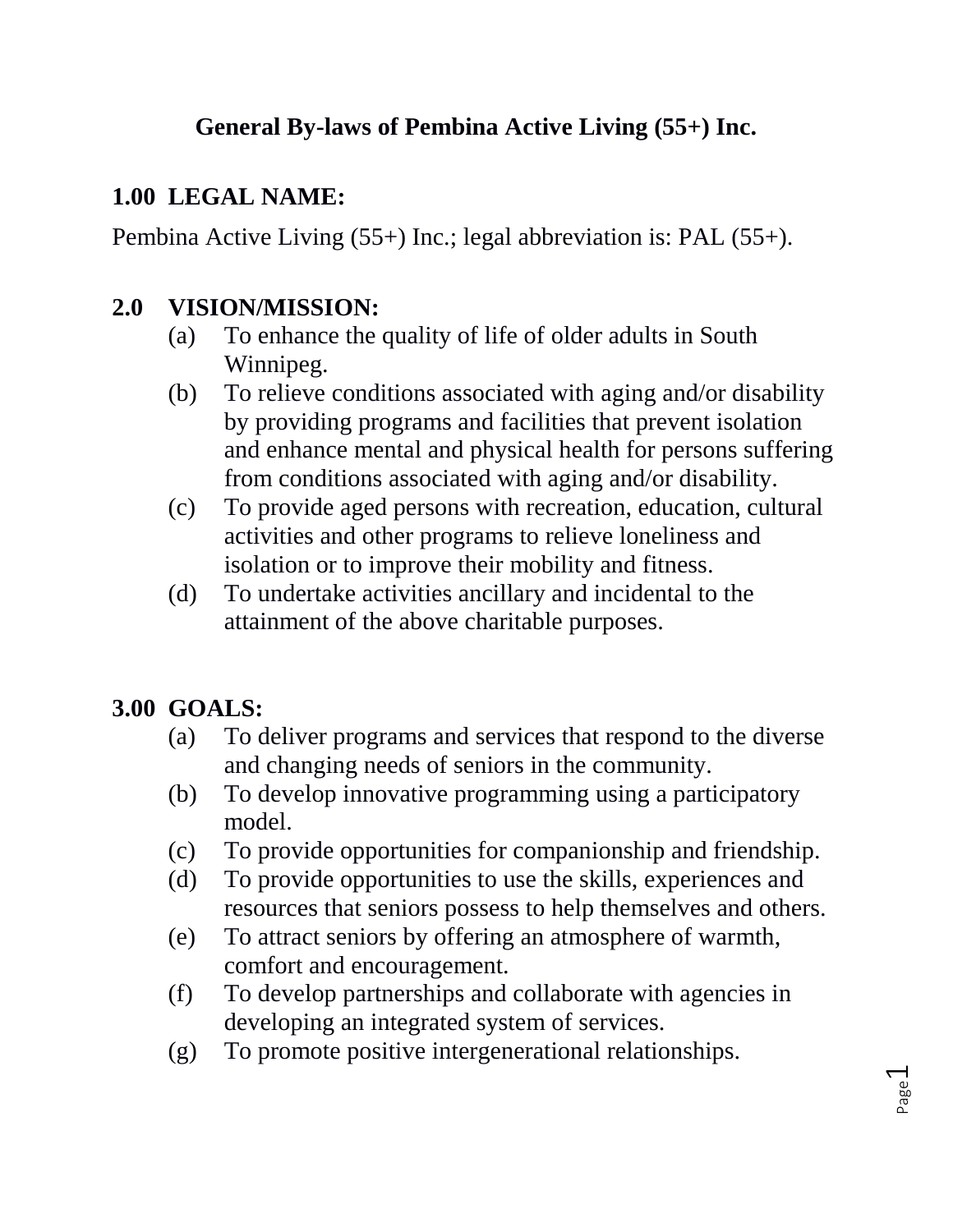#### **4.00 FISCAL YEAR**

4.01 The fiscal year shall be from April 1 to March 31.

## **5.0 MEMBERSHIP:**

#### **5.01 Types of Membership:**

- (a) Individual Open to anyone over the age of 55 and/or is retired.
- (b) Associate Any person, organization or business that supports the vision/mission and goals of PAL (55+). It includes persons under the age of 55.
- (c) Family Two persons living at the same address.
- (d) Lifetime Regular Open to all of the above.
- (e) Honourary Awarded at the discretion of the Board of Directors for long and/or outstanding service to PAL (55+).

#### **5.02 Membership Fees:**

Individual, Associate, Family and Lifetime Regular Membership fees will be determined by the Board of Directors.

#### **5.03 Terms of Membership:**

- (a) The membership year will be from September 1 to August 31.
- (b) Members are entitled to all the rights and privileges of a Member as set out in the Corporations Act of Manitoba.
- (c) Application for Membership can be rejected upon a motion passed by 75% of those present at a meeting of the Board of Directors.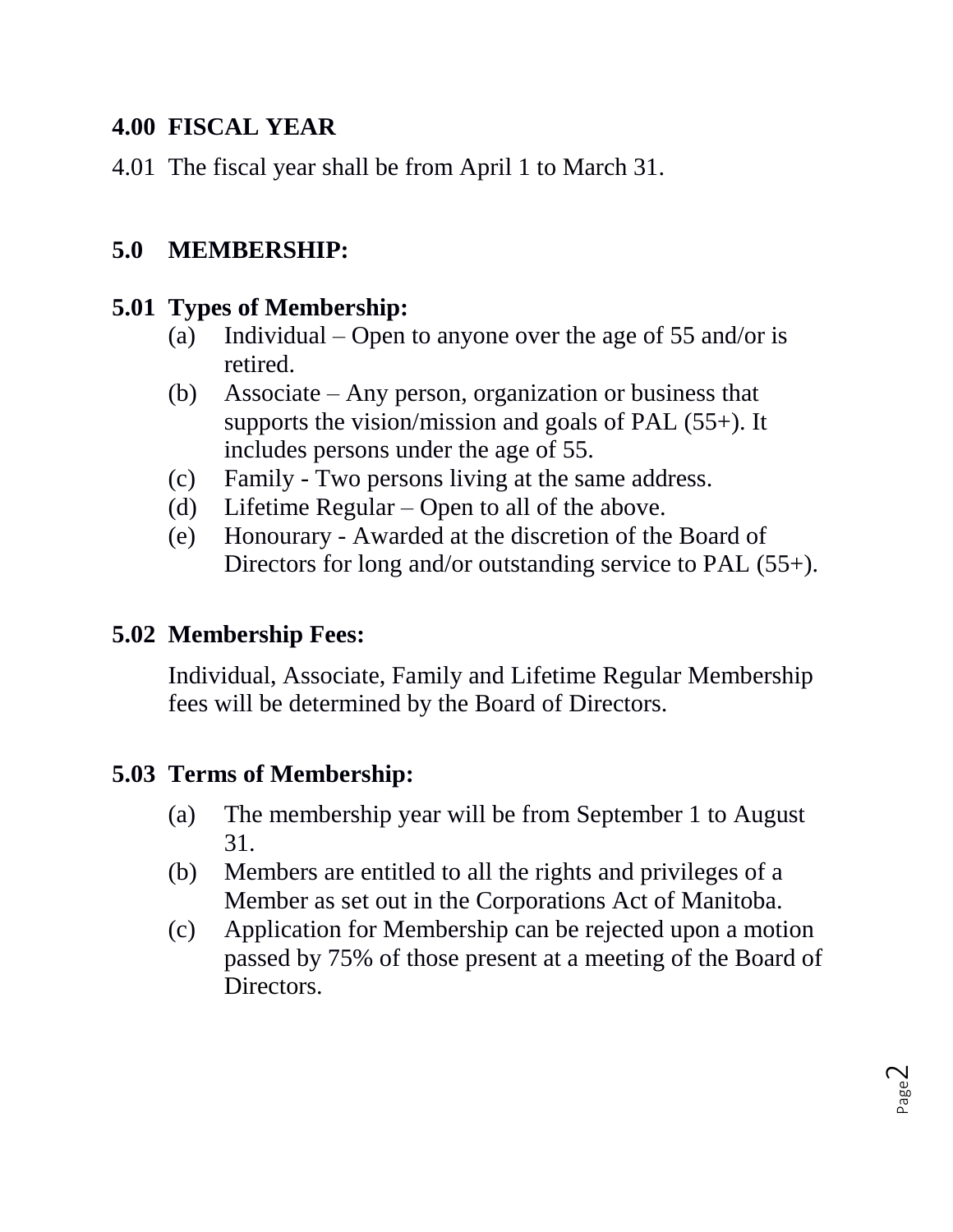- (d) Membership ends:
	- (i) On failing to renew a Membership.
	- (ii) By a letter of resignation sent to the Board of Directors.
	- (iii) Upon a motion to terminate the Membership passed by 75% of those present at a meeting of the Board of Directors.
	- (iv) Upon the death of the Member.

# **6.00 MEETINGS of VOTING MEMBERS:**

# **6.01 Annual General Meeting (AGM):**

- (a) The Annual General Meeting will be held prior to June  $30<sup>th</sup>$ .
- (b) The date, time and place of the Annual General Meeting will be determined by the Board of Directors.
- (c) The minimum number of Members who must be present at the Annual General Meeting or any Special Meeting of the Members is not less than 25 members. Only a Member in good standing will be allowed to vote and to speak at the AGM.
- (d) A non-Member requires permission from the Members present through the Chair before speaking.
- (e) The Annual General Meeting will:
- (i) Approve the Minutes from the previous AGM and/or any Special Meeting.
- (ii) Approve the financial review of the past fiscal year.
- (iii) Approve the appointment of an independent qualified accountant to conduct the next annual financial review.
- (iv) Receive the past year's annual report including Committee reports.
- (v) Approve proposed changes to the By-Laws.
- (vi) Elect the Board Directors.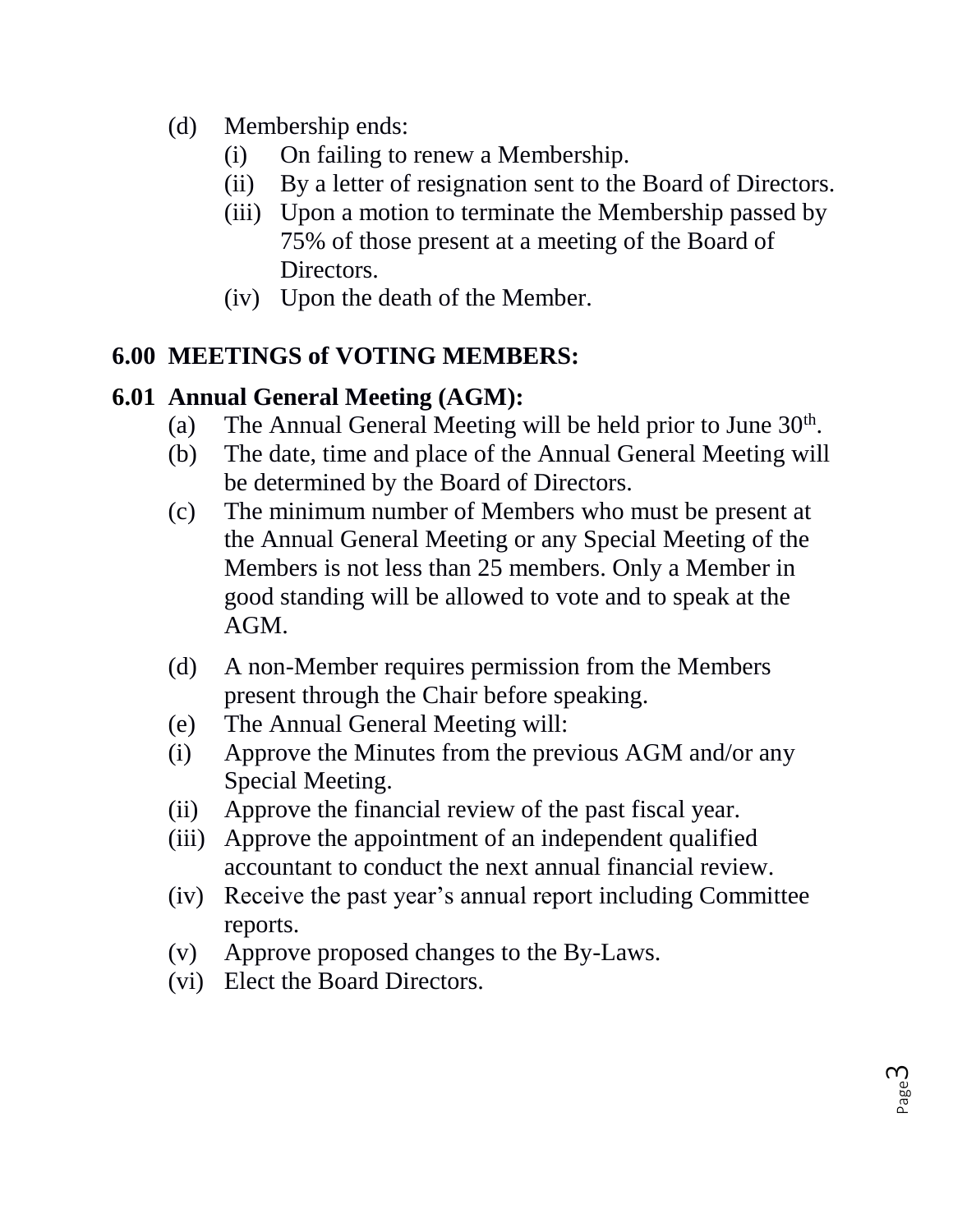### **6.02 Special Meeting of the Members:**

A Special Meeting of the Members may be called at any time by:

- (a) The President, or
- (b) Four (4) Members of the Board of Directors, or
- (c) 10% of the Membership.

# **6.03 To call a Special Meeting of the Members:**

- (a) The President, the Directors or the Members requesting such a meeting must send a written request to the Secretary of the Board of Directors.
- (b) A request for a Special Meeting of the Members must:
	- (i) Provide reason(s) for the meeting, and
	- (ii) Provide a copy of the motion(s) to be discussed and voted on.
		- (a)A Special Meeting of the Members must be held within thirty (30) days after the Secretary receives the written request.
- **6.04 Notices of AGM and Special Meetings of the Members must be sent by mail (electronic, postal, or courier) fifteen (15) days prior to the meeting.**

# **6.05 Robert's Rules of Order will govern procedure at all meetings.**

# **6.06 Voting by Members**:

- (a) Each Member present at an Annual General Meeting or Special Meeting of the Members has one (1) vote;
- (b) Voting by proxy is not allowed.
- (c) A motion is passed if a simple majority of those Members present is in favour of the motion.
- (d) A tie vote is a defeat of the motion. The Chair has no vote.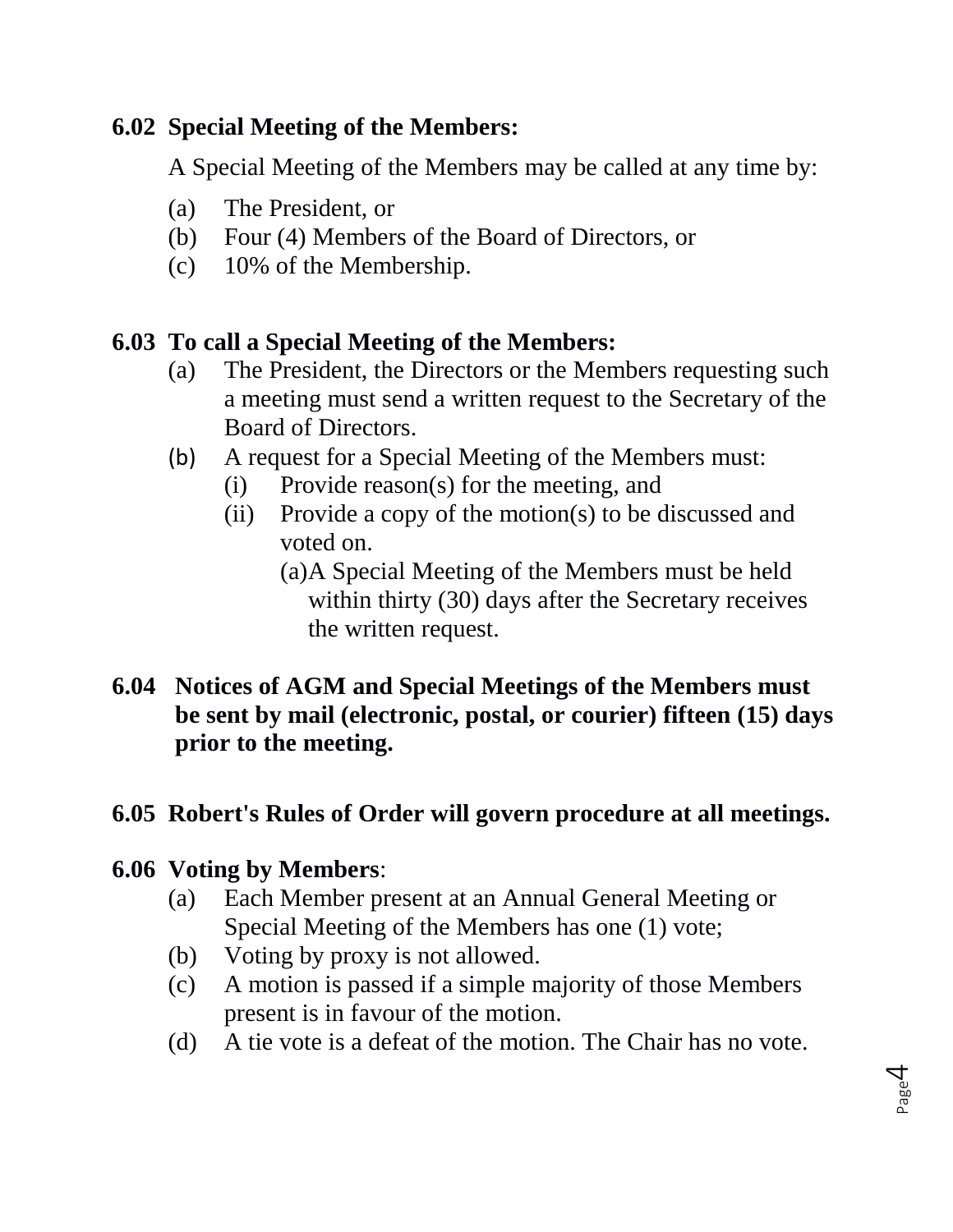### **7.00 DIRECTORS & EXECUTIVE OFFICERS:**

**7.01 The role of the Board of Directors** is to guide the affairs of PAL (55+) by setting policy and providing overall direction.

#### **7.02 The Board of Directors shall consist of:**

- (a) a minimum of seven (7) and a maximum of fifteen (15) individuals all of whom are members in good standing and who are elected by the membership at large for a three-year term on a staggered basis at the Annual General Meeting.
- (b) Notwithstanding the intent of clause 7.02 a), the Board reserves right to recruit suitable Directors from outside of the organization, should there be a reluctance on the part of the duly elected members of the Board to allow their names to stand for election to key positions on the Executive.
- (c) Notwithstanding the intent of clause 7.02 a), when the Board determines that it requires specific skill sets to deal with matters of importance to the organization, the Board reserves the right to recruit suitably qualified people from outside of the organization, if internal resources are not available.
- (d) The number of non-members recruited to the Board shall be set at a maximum of four (4). All non-members recruited to the Board who are age 55 or older, shall be encouraged to become members.

The Past President is a non-elected member of the Board of Directors.

#### **7.03 Executive Officers of the Board of Directors:**

Immediately following the Annual General Meeting, the Executive Director, Past President or designate shall chair the election of Executive Officers consisting of a *President, Vice-President, Secretary* and *Treasurer*.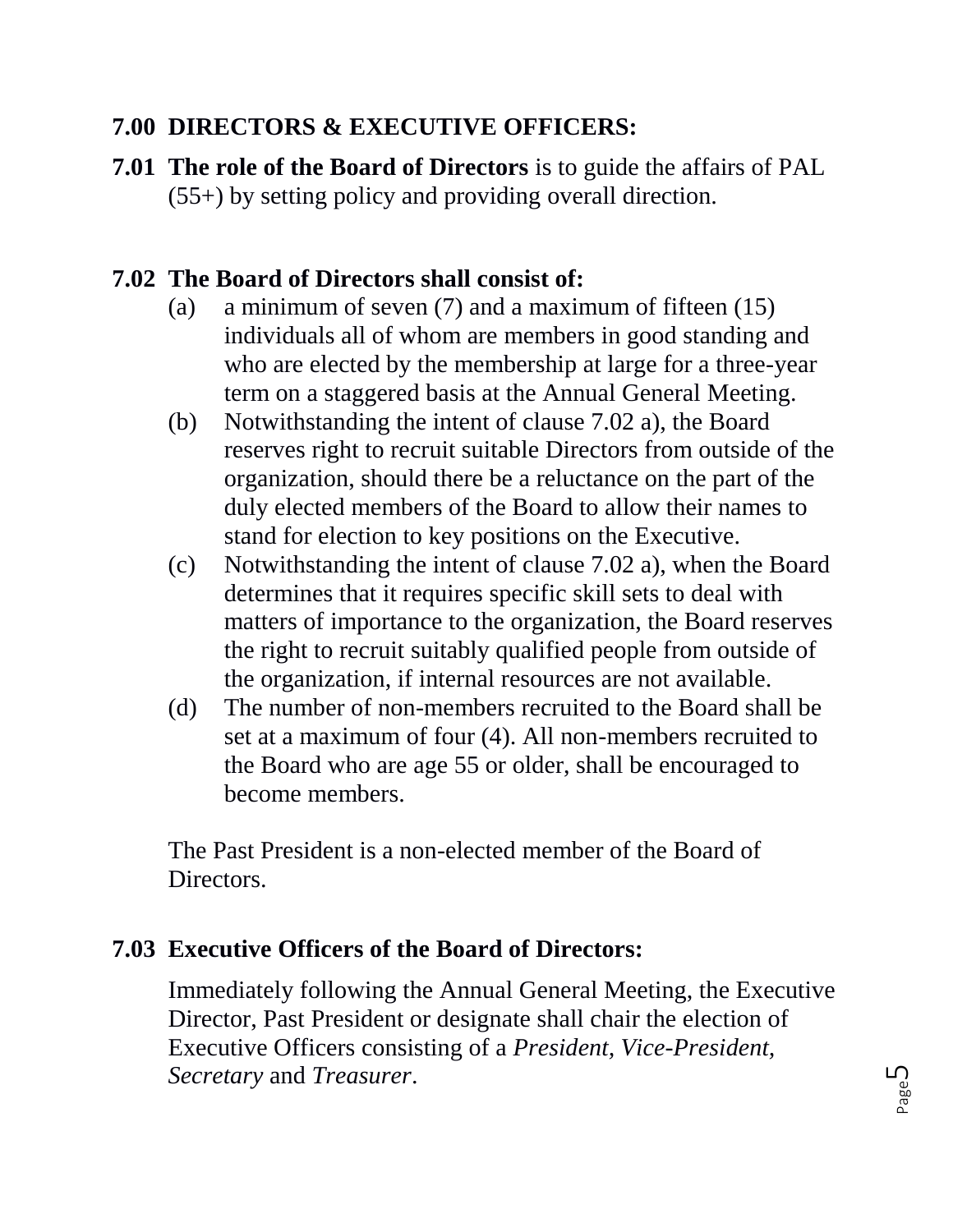#### **7.04 Role of Executive Officers:**

Roles of Executive Officers are defined in Policy.

#### **7.05 Signing Authority:**

Any two of the following have signing authority for payments and for any contracts approved by the Board of Directors.

- (a) President
- (b) Vice-President
- (c) Secretary
- (d) Treasurer
- (e) Executive Director

#### **7.06 Management of funds:**

All money received by PAL (55+) must be deposited in the corporation's bank account(s) as determined by the Board of Directors. All expenses will be paid from the corporation's bank account(s) by cheque or electronic payment.

#### **7.07 Meetings of the Board of Directors and Voting Privileges:**

- (a) Meetings of the Board of Directors shall be held at least four (4) times per year.
- (b) Directors may attend Meetings by electronic means such as telephone, internet, etc.
- (c) A quorum needed to hold a meeting and pass motions shall be at majority of the current Board of Directors.
- (d) Each Director present at a regular or special meeting has one  $(1)$  vote.
- (e) To pass a Motion a simple majority of those Directors present is required.
- (f) A tie vote is the defeat of the Motion. The Chair has no vote.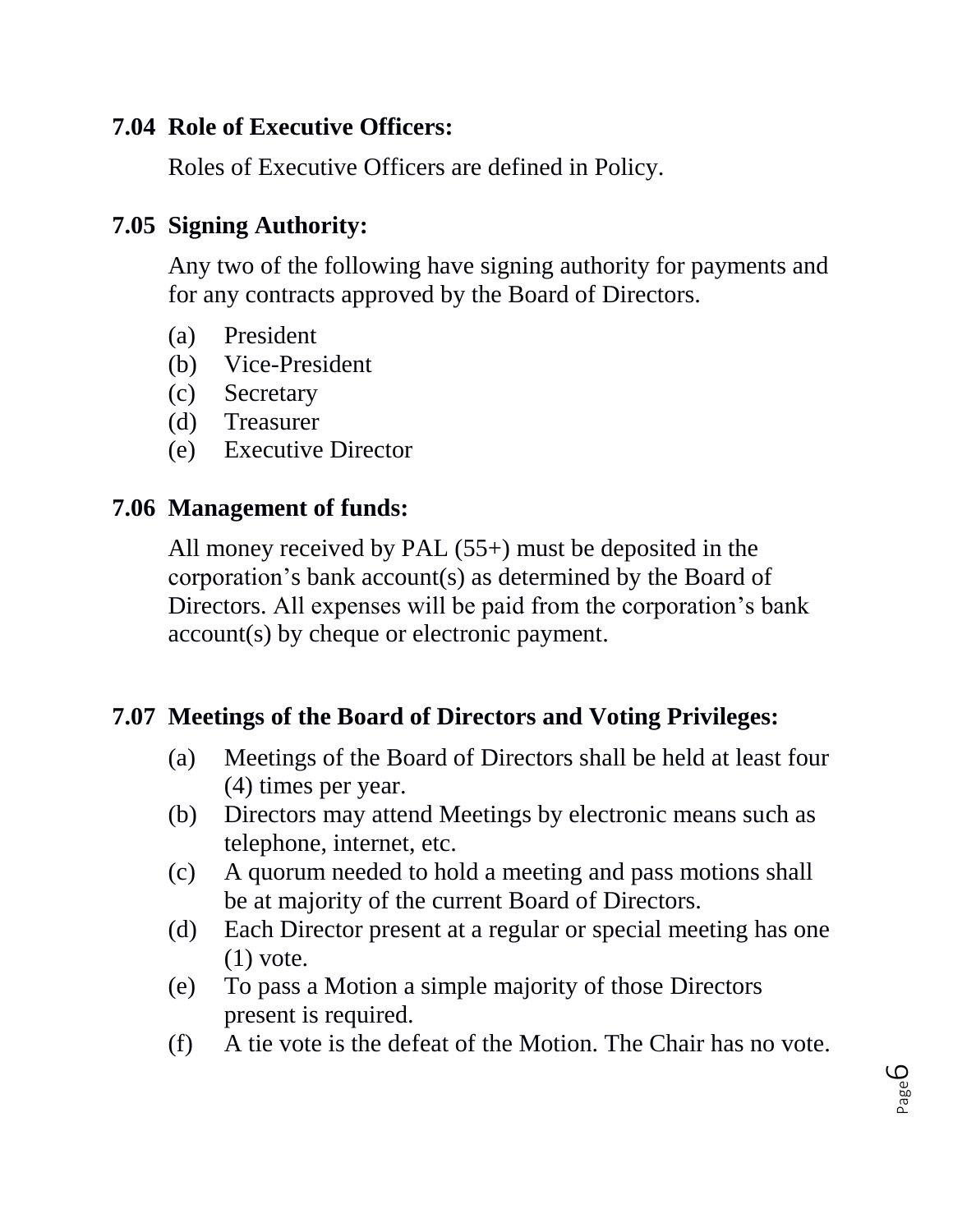(g) Board votes may be conducted by electronic means (phone, fax or Internet); however, any decisions taken must be ratified at the first board meeting following the vote.

#### **7.08 Vacancy on the Board:**

- (a) Should a vacancy in the office of President occur between AGMs, the position shall be filled by the Vice-President. If the Vice-President is unable to fill the President's remaining term, the Secretary shall convene a meeting of the Board of Directors within the shortest possible time for the purpose of electing a President by majority vote from among the members of the Board.
- (b) Should a vacancy occur in any other Board position between AGMs, the Board of Directors may fill the vacancy by majority vote of the Board of Directors for the period of the unexpired term.

### **7.09 Removal of a Director:**

A Director may be removed by a majority vote of the Board members if he/she:

- (a) Does not act in the best interests of the corporation.
- (b) Fails to attend two (2) or more consecutive regular meetings without notifying the Chairperson or Secretary of his/her absence prior to the Board meeting.
- (c) Resigns in writing.

# **7.10 Remuneration:**

Directors shall serve without remuneration and no Director shall directly or indirectly receive any financial benefit from his/her position. However, Directors may be compensated for out-ofpocket expenses incurred by them in the performance of their duties.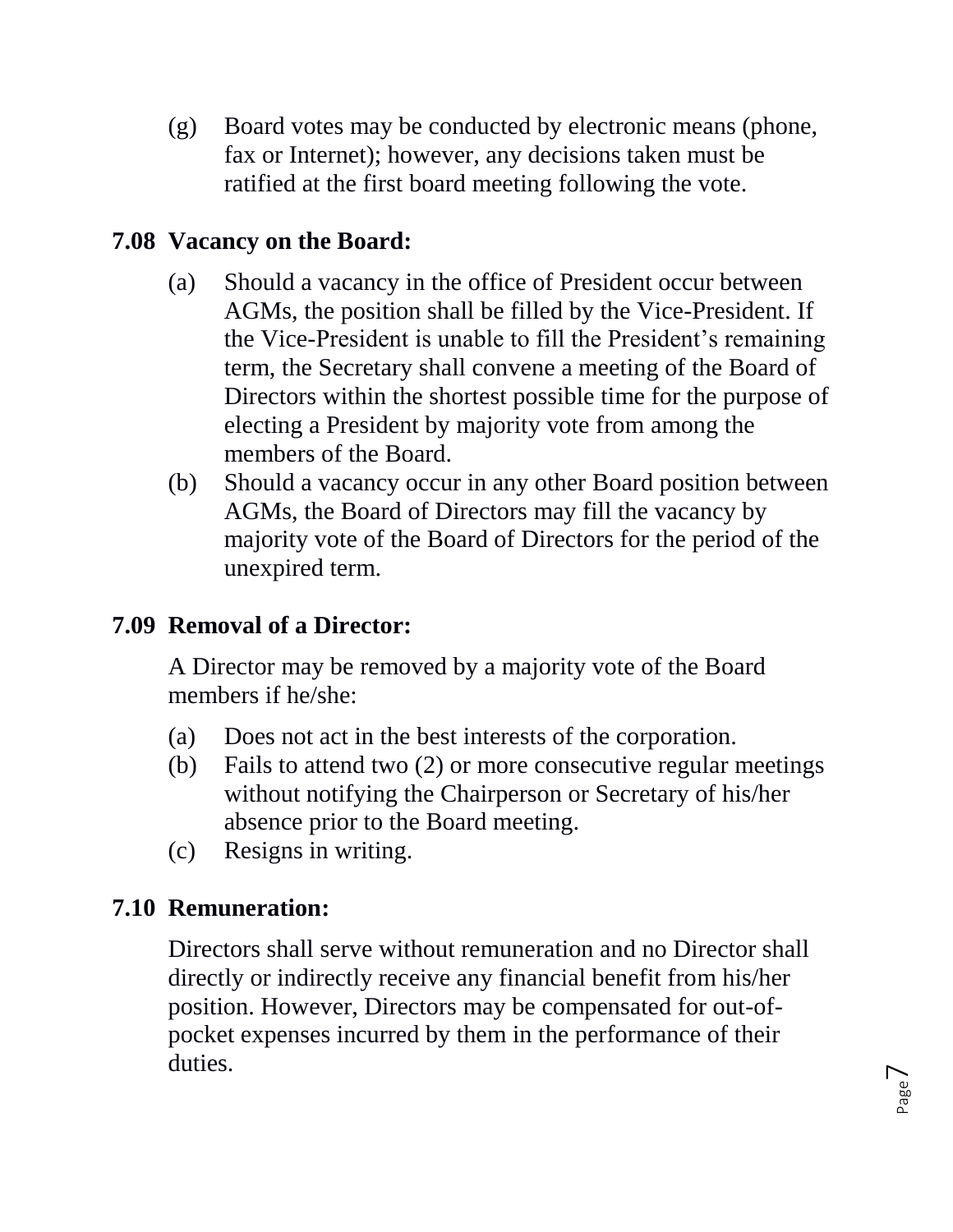### **7.11 Conflict of Interest:**

Directors, employees and volunteers will be guided by the Conflict-of-Interest Policy established by the Board of Directors.

### **7.12 Liability of Board Members, Employees and Volunteers:**

Directors, employees and volunteers shall be exempt from personal liability or action brought against the Corporation.

# **8.00 COMMITTEES of the BOARD of DIRECTORS:**

### **8.01 The Standing Committees of the Board of Directors are:**

- Finance;
- Governance;
- Programming;
- Communications;
- Membership

# **8.02 The Finance Committee shall be chaired by the Treasurer.**

- **8.03** All Standing Committees and Ad Hoc Committees of the Board will be chaired by an elected Director.
- **8.04** The President is an ex-officio member of all committees.
- **8.05** The Board of Directors may from time to time establish Ad-hoc Committees and/or Sub-Committees of the Standing Committees.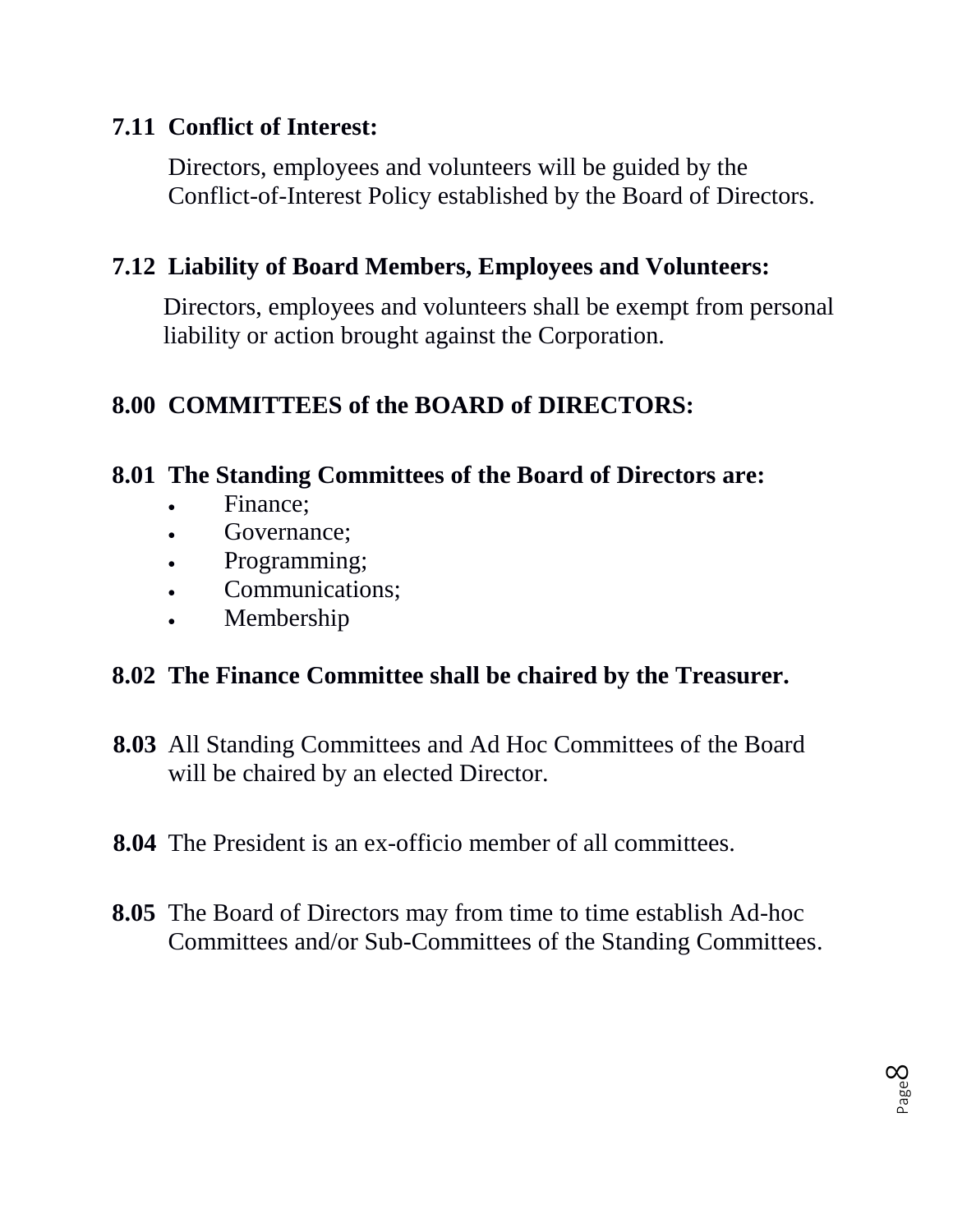### **9.00 AMENDMENTS to the GENERAL BY-LAWS:**

- **9.01** Notice of any proposed/recommended General By-law change(s) must be sent to all Members of the organization by the Board of Directors at least thirty (30) days prior to the Annual General Meeting or at a Special Meeting of the Members. The changes proposed/recommended by the Board must be accepted by a Motion of Acceptance at the next Annual General Meeting or duly called Special Meeting of the Members before they come into effect.
- **9.02** A simple majority of the Members present at the Annual General Meeting or duly called Special Meeting of the Members is needed to approve any changes to the General By-laws. By-Law changes will take effect once they are approved by the Membership.

#### **10.00 DISSOLUTION:**

Upon the dissolution of the Corporation and after all debts and liabilities have been satisfied/paid, any remaining property shall be distributed, or disposed of, to qualified donees described in subsection 149.1 (1) of the Income Tax Act.